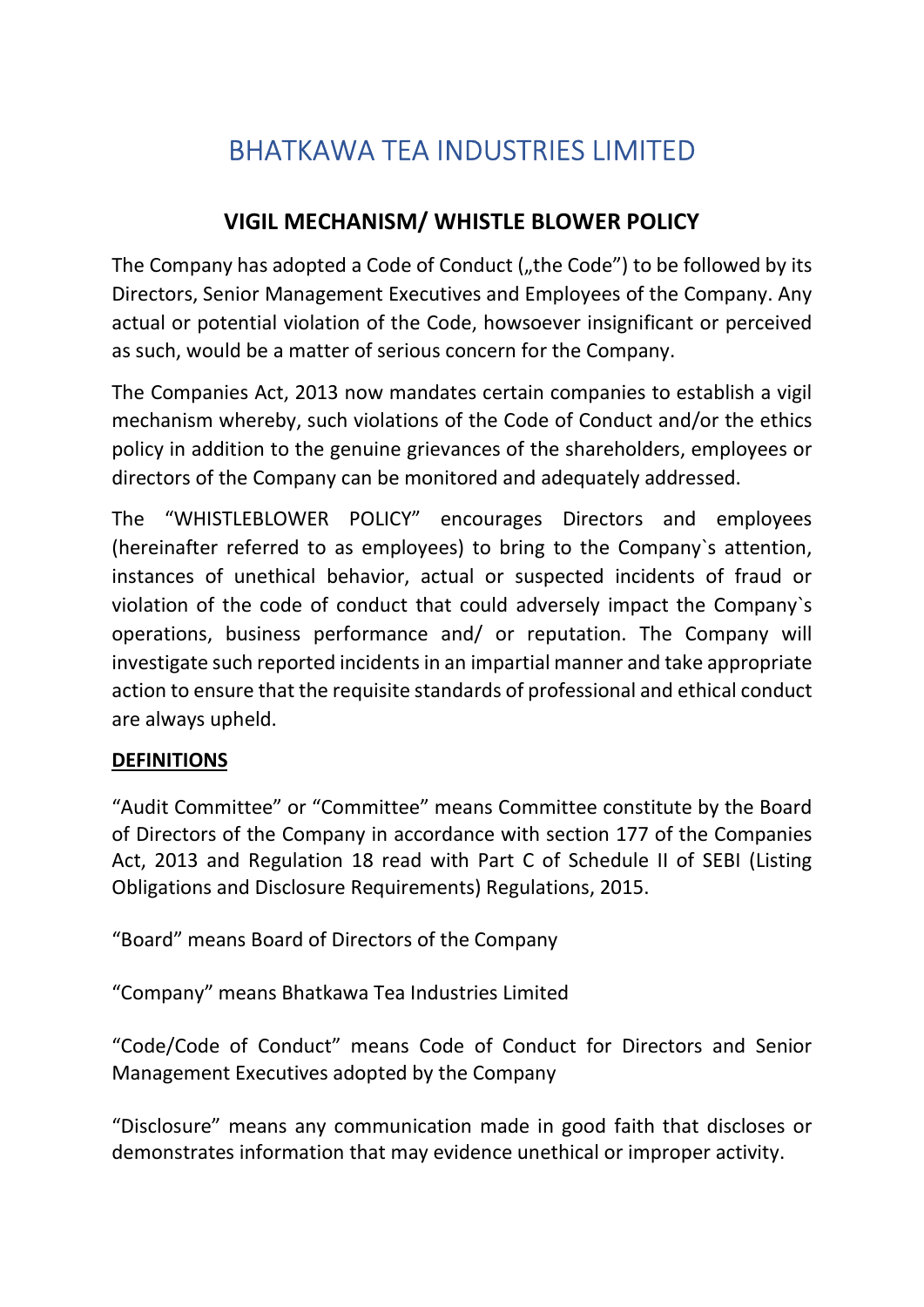"Fraud" means deliberate deception to secure or attempt to secure, unfair or unlawful benefit or gain from the Company or a third party. This may include the embezzlement of Company funds or the misappropriation of Company assets in the form of money, property, data or intellectual property.

"Employee" means any employee of the Company (whether working in India or abroad), including the Director or officer in the employment of the Company

"Policy" means the Whistle Blower Policy.

"Protected Disclosure" means a concern raised by a written communication made in good faith that discloses or demonstrates information that may evidence unethical or improper activity. Protected Disclosures should be factual and not speculative in nature and should contain as much specific information as possible to allow for proper assessment of the nature and extent of the concern

"Subject(s)" means any individual or individuals against whom an allegation has been made.

"Unpublished price sensitive information" means any information, relating to a company or its securities, directly or indirectly, that is not generally available which upon becoming generally available, is likely to materially affect the price of the securities and shall, ordinarily including but not restricted to, information relating to the following-

(i) financial results;

(ii) dividends;

(iii) change in capital structure;

(iv) mergers, de-mergers, acquisitions, delistings, disposals and expansion of business and such other transactions;

(v) changes in key managerial personnel;

"Whistle Blower" means any individual who reveals the wrongdoing within an organization to the Chairman of the Audit Committee and also referred to as a complainant.

## **POLICY**

- To establish a vigil mechanism where every employees feels free secure to report specific incidents of unethical behavior actual or suspected incidents of fraud or violation of the company`s code of conduct.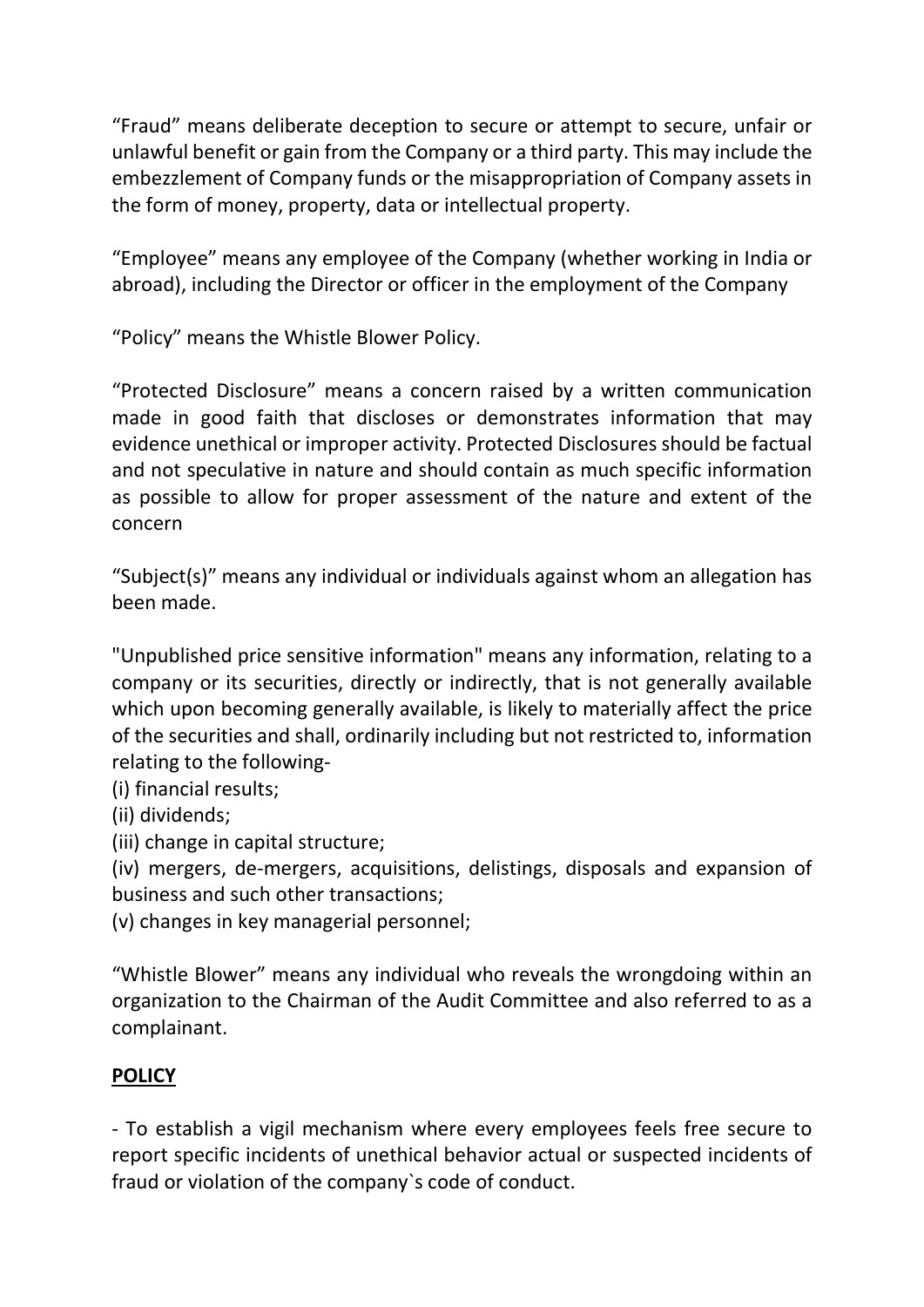- To investigate reported incidents in a fair manner.

- To take appropriate disciplinary action against the delinquent employee(s).

- To ensure that no employee is victimised or harassed for bringing the incidents to the attention of the Company.

-The intent of the Policy is to bring genuine and serious issues to the fore and it is not intended for petty Disclosures. Malicious allegations by employees may attract disciplinary action.

-A whistle blower has the right to protection from retaliation. But this does not extend to immunity for involvement in the matters that are the subject of the allegations and investigation

The practice of this Policy will be overseen by Audit Committee.

## REPORTING MECHANISM

A whistle blower complaint may be made by any employee (hereinafter referred to as the complainant) in good faith having reasonable grounds in writing specifying the nature and description of the violation and documents that would prove or relate the violation to his or her immediate reporting authority. Complaint by or against senior management should be made to the Chairman of the Audit committee.

The whistle blower shall have the right to access the Chairman of the Audit Committee directly in exceptional cases and the Chairman of the Audit Committee is authorized to prescribe suitable directions in this regard.

The Protected Disclosure shall be made in writing so as to ensure a clear understanding of the issues raised and should either be typed or written in a legible handwriting in English, Hindi or in the regional language of the place of employment of the Whistle Blower and must include as much information about suspected violation as the complainant can provide. The Protected Disclosure should be forwarded under a covering letter. This shall bear the identity of the Whistle Blower. Audit Committee Chairman shall detach the covering letter and forward only the Protected Disclosure to the Investigators for investigation. The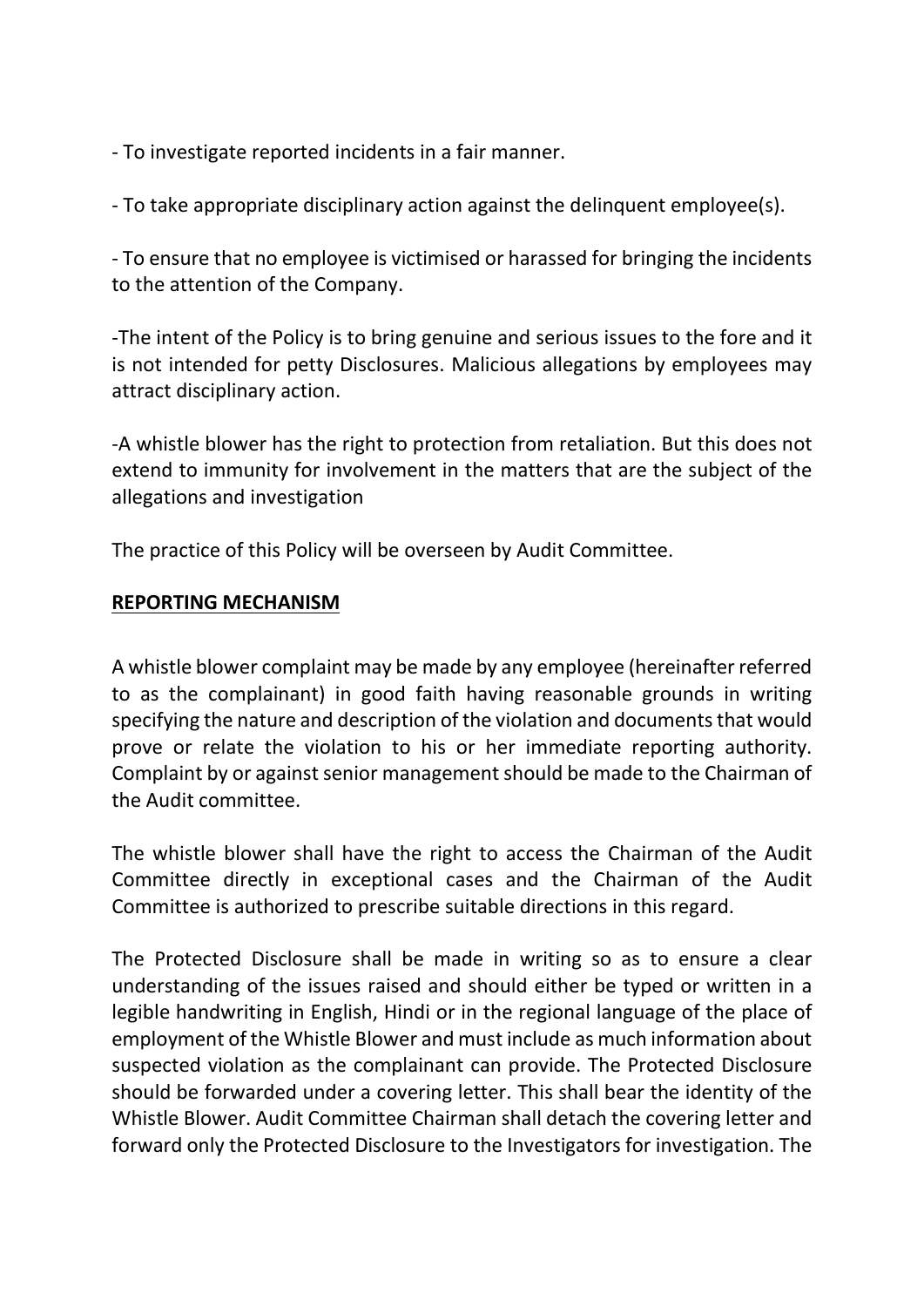protected disclosure should be completely factual and should describe (i) The nature, period of commission and details of the alleged violation; (ii) The identities of the persons suspected to have committed the alleged violation; and (iii) A description of the documents that would prove or relate to the suspected violation. Employees are encouraged to report such incidents as early as possible, of the suspected violation / breach noticed by him/ her, so that timely action can be taken.

## INVESTIGATION

i) On receipt of complaint (other than by or against senior management),the immediate reporting authority will make necessary assessment on being satisfied to the seriousness and credibility of the complaint, direct the complaint for investigation, in consultation with the Head of the Internal Audit department of the Company. Proceedings of investigation shall be conducted in a fair, unbiased manner.

ii) All information disclosed during the course of an investigation, including the identity of the complainant, shall be kept confidential except as necessary or appropriate disclosure required for the purposes of the investigation or where required to be statutorily disclosed.

iii)Upon completion of the investigation, the findings shall be reported by the Head of Internal Audit department to the Management of the Company.

iv) If the Management / Audit Committee find that a violation has occurred, the Company shall take appropriate action which may include disciplinary proceedings against the violator.

## NO RETALIATION

- The Policy is intended to encourage and enable employees to raise bonafide concerns. No employee who reports a violation shall suffer any harassment, retaliation or adverse employment condition as a consequence of such reporting.

- Any employee who retaliates against a person reporting a violation will be subject to disciplinary proceedings.